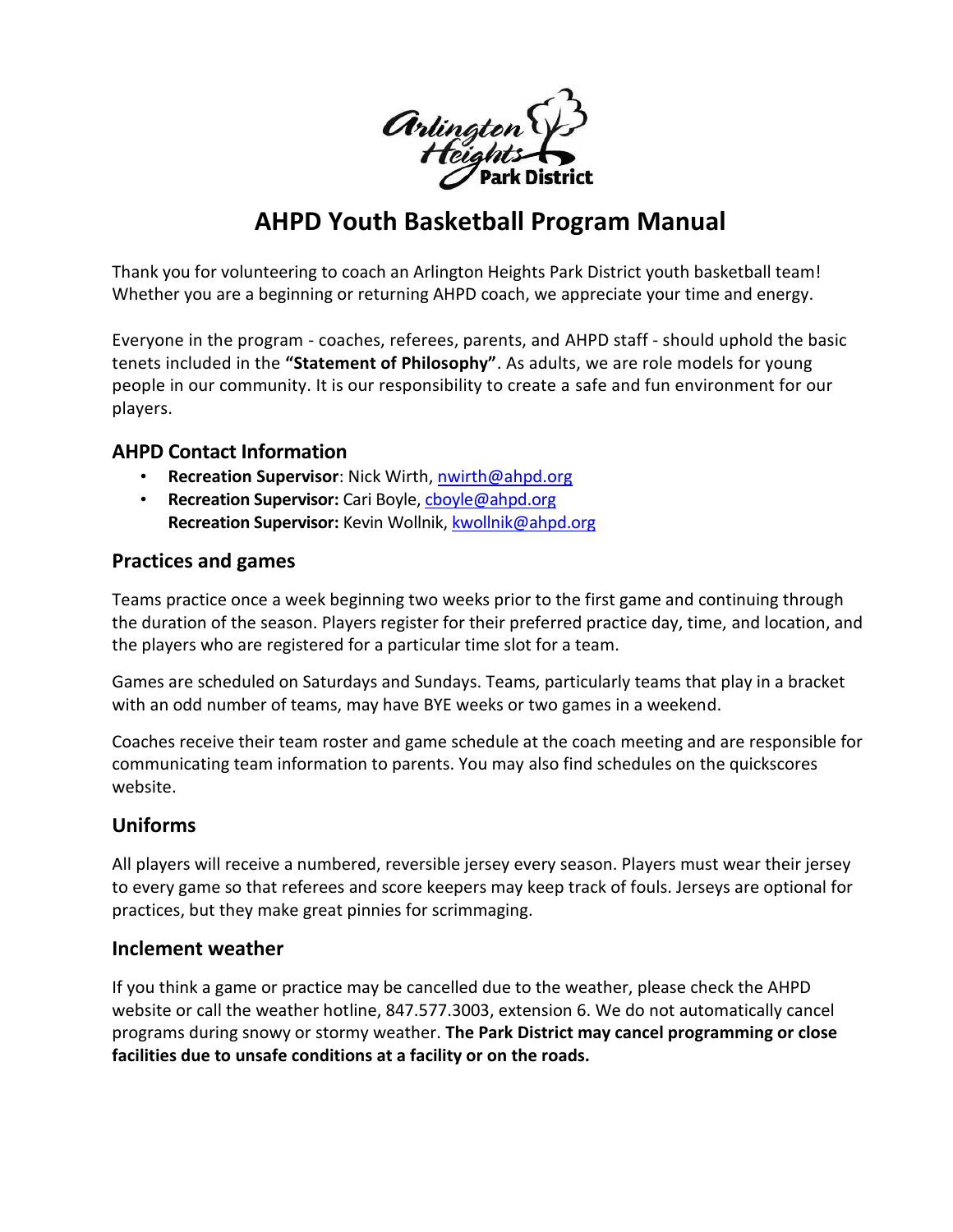## **Players and playing time**

Coaches are expected to play team members who are in good standing for at least half of a game (2.5 quarters). If a player regularly misses practices or has discipline issues, the coach may play that player less than the required time, after informing the parents prior to the game. Do not decrease playing time without first discussing with the player's parents and the AHPD.

Teams must field a minimum of four players to start a game. The opposing team may play at full strength. If a team is not ready to play at the scheduled game time, the team will forfeit. In the event one or both teams do not have the minimum number of players, the coaches may elect to scrimmage. The referees will NOT officiate a scrimmage.

If your team is short players, you may borrow a player from another team in your bracket, including the opposing team, to avoid a forfeit. Please share players if another team is short-handed. Sharing players demonstrates sporting players and increases playing time for all players.

A team may not borrow a player that is not registered for the current season of basketball. **Utilization of unregistered players will result in a forfeit**.

## **General Basketball Rules and Information**

Any rule may be changed, deleted, or added by the league supervisor. All coaches and players will be advised of any rule changes prior to game time.

**First and Second Grade** - IHSA rules will apply with the following exceptions:

- 1. Teams should be at the gym ten minutes prior to game time.
- 2. Games consist of five 8-minute quarters.
- 3. All players must play at least two quarters.
- 4. Quarters one through four have a running clock. During quarter five, the clock will stop at the four minute mark for substitutions.
- 5. Players may be substituted out if they are injured.
- 6. One coach is allowed on the court to instruct players.
- 7. All players must wear gym shoes.
- 8. There will be no free throws.
- 9. Each team will have two time outs per game.
- 10. A jump ball will begin each quarter. Jump balls will also restart the game under the alternating possession rule.
- 11. The basket height is 8 feet.
- 12. The ball size is 27.5 (Juniors)
- 13. **No zone defense**, only 1v1 defense. Defense is allowed to pick up at the top of the key.
- 14. After a change in possession, the defense must return to below the top of the key. No pressing.
- 15. Turnovers for double dribbling, traveling, and palming will be called at the discretion of the official. Officials will be lenient and consistent.
- 16. Three seconds in the lane won't be enforced, but coaches must teach their players the rule.
- 17. No player shall play more than three quarters of a game when their team has seven or more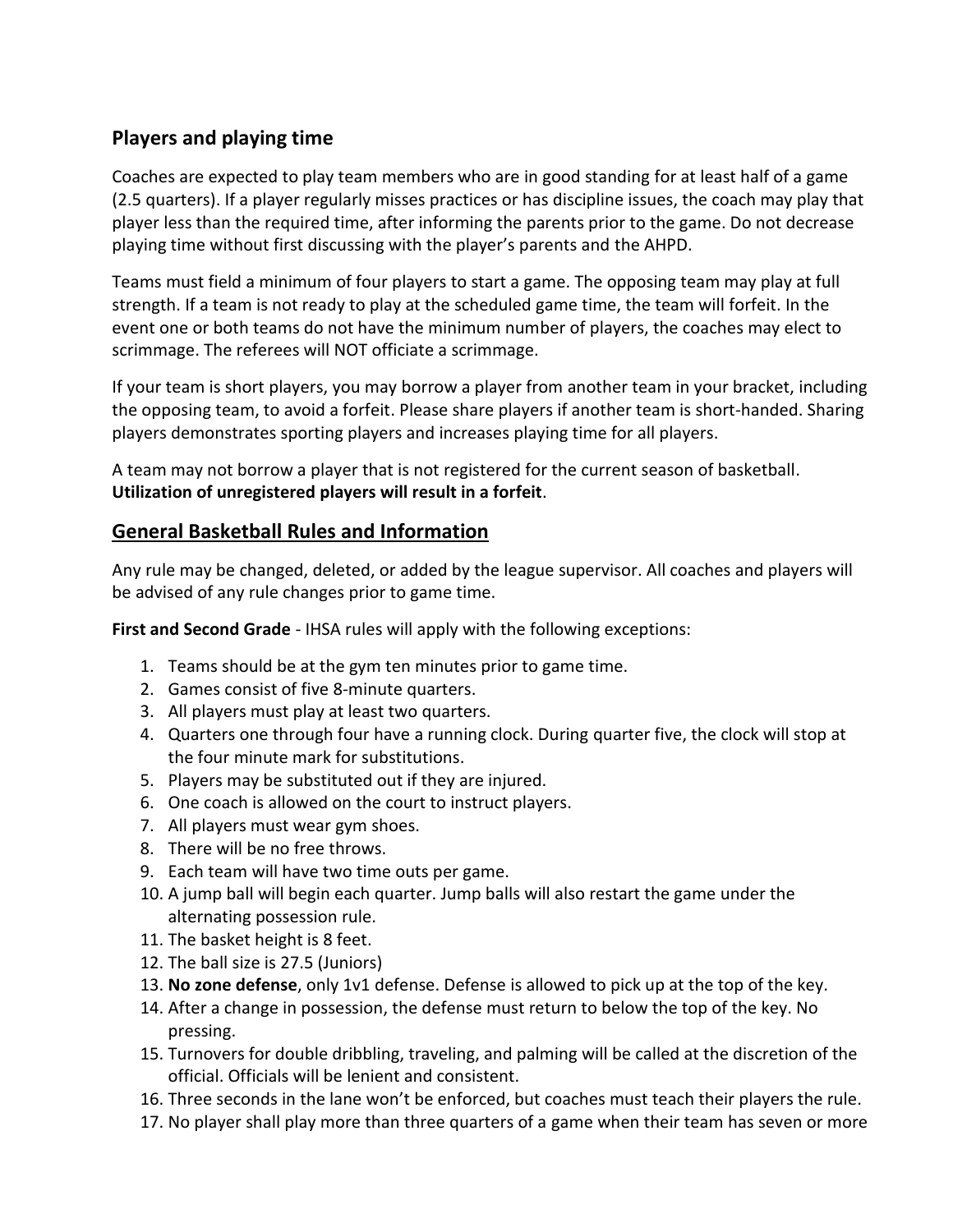players at a game.

- 18. Ball screens Only one player can set a screen on a ball. Ball Screens only, screening away from the ball is prohibited. Players are allowed to switch screens. Double, triple, and quadruple screens are illegal. Fouls will be called for setting illegal screens, and the ball will be awarded to the defense.
- 19. **Unsporting conduct from players or coaches will not be tolerated and may result is a suspension or ban from the league**.

#### **Third through Sixth Grade** – IHSA rules apply with the following exceptions:

- 1. Games will consist of four 10-minute quarters.
- 2. If a team is up by more than 30 points in the second half, we will stop posting scores.
- 3. Quarters will have a running clock, stopping only for time outs and injuries.
- 4. In the last minute of the  $2^{nd}$  and  $4^{th}$  quarters, the clock will revert to official time and the clock will stop on all whistles.
- 5. There will be a one minute break at quarters and a three minute break at half-time.
- 6. Coaches must give the scorekeeper their roster prior to each game.
- 7. All players must play a minimum of two quarters, unless the player fouls out.
- 8. Once a player enters as a substitute, he or she must play the remaining length of the quarter without being substituted. Have players play a full quarter when possible.
- 9. **Third Foul Rule**: If a player picks up three fouls in the first quarter, he or she may be substituted.
- 10. **Fatigue Rule**: if a player becomes **exhausted** in any quarter, he or she may be substituted.
- 11. Substitutes must report to the scorer's table before entering the game.
- 12. The scorekeeper will whistle or buzz substitutes into the game.
- 13. No player shall play more than three quarters of a game when their team has seven or more players at a game.
- 14. Each team is allowed two time outs per half.
- 15. Each team is allowed five minutes after the scheduled start time to field a team.
- 16. **No zone defense**, only 1v1 defense.
- 17. No double teaming above the free throw extended is allowed. The first offense is a warning. The second offense is a team foul.
- 18. **No press rule**: The offensive team may bring the ball down court across the center line without any defensive interference. The dribbler is not considered across until both feet and the ball cross the center line.
	- a. All opposing players must return to their defensive court when:
		- i. A basket is made
		- ii. A defensive player has gained possession of a rebound
		- iii. A defensive player is in-bounding the ball in the opponent's defensive court.
	- b. If players violate the no press rule, the first offense is a warning. The second offense is a team foul.
- 19. The offensive team will have ten seconds to bring the ball across half court.
- 20. Fouls committed in the act of shooting will result in two free throws for a missed shot and one free throw for a successful shot.
- 21. A bonus one and one free throw will be in effect on the  $7<sup>th</sup>$  team foul per half, two bonus shots on the  $10<sup>th</sup>$  team foul per half.
- 22. Two free throws and the ball will be awarded for all technical fouls.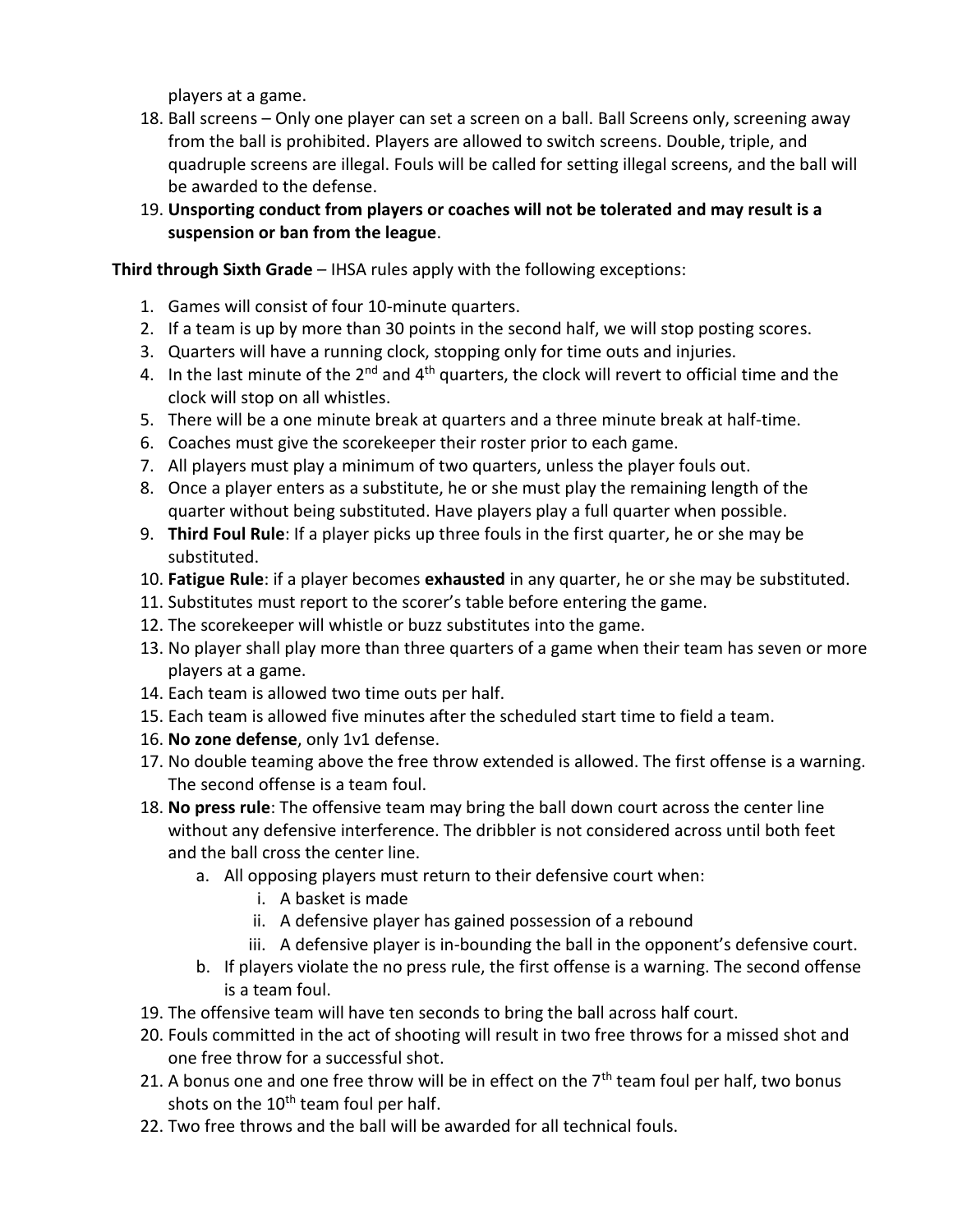- 23. Distance for free throws:
	- a. 3<sup>rd</sup> and 4<sup>th</sup> grade 12 feet
	- b.  $5<sup>th</sup>$  and  $6<sup>th</sup>$  grade 15 feet
- 24. Offensive lane violations:
	- a. 3<sup>rd</sup> and 4<sup>th</sup>/5<sup>th</sup> grade 5 seconds
	- b. 6<sup>th</sup> grade 4 seconds
- 25. Any player or coach may be removed from a game for unsporting conduct. In severe cases, a player or coach maybe removed from the league.
- 26. Teams are responsible for the conduct of their players and fans. If an official finds that an individual's conduct is disruptive to the game:
	- a. First offense: a warning to the team coach
	- b. Second offense: a technical foul against the team
	- c. Third offense: forfeiture of the game
- 27. If a team receives three technical fouls during a game, it will result in a forfeit.
- 28. Any coach or player who is ejected from a game must leave the gym immediately. Failure to do so will result in a forfeit.
- 29. If a coach or player is ejected from a game, he or she is ineligible for the next game.
- 30. If your team is up by 30 points or more, please challenge your team to slow the play down and complete more passes before shooting or bring your defense back to the free throw line instead of half court. It is an excellent opportunity to teach your players how to win with class.
- 31. Players must wear official AHPD jerseys and gym shoes. We recommend shorts rather than sweat pants or jeans.
- 32. Girls in 3<sup>rd</sup>-6<sup>th</sup> grade and boys 3<sup>rd</sup>-4<sup>th</sup> grade use a 28.5 (Women's) ball. Boys in 5/6<sup>th</sup> grade use an Official sized ball.
- 33. The basket height for 3<sup>rd</sup>- is 9 feet and for 4<sup>th</sup> ,5<sup>th</sup>,6<sup>th</sup> grade is 10 feet.
- 34. Three pointers will be allowed in 5<sup>th</sup>/ 6<sup>th</sup> grade only.

# **AHPD Youth Sports Program Objectives**

Arlington Heights Park District sports programs strive to achieve the following:

- 1. Programs will be designed to promote positive learning experiences that enhance physical, psychological, and social development.
- 2. Programs will emphasize fun, developing new skills, fair play, and sporting behavior.
- 3. Programs will be conducted with the safety of all participants in mind.
- 4. Programs will be designed to promote positive self-esteem and self-confidence of the participants.
- 5. Programs will be comprehensive in nature and offer a variety of levels that match available resources. If resources or facilities are limited, accommodating the needs and interest of the majority of the participants will take priority.

Programs first serve the need of the Arlington Heights Park District residents. Non-residents may participate if openings still exist after the residents have been served. Youth sports programs are competitive on both a team and individual level. However, it is the desire of the Park Board of Commissioners to keep the intensity of the competition at a recreational level, which stresses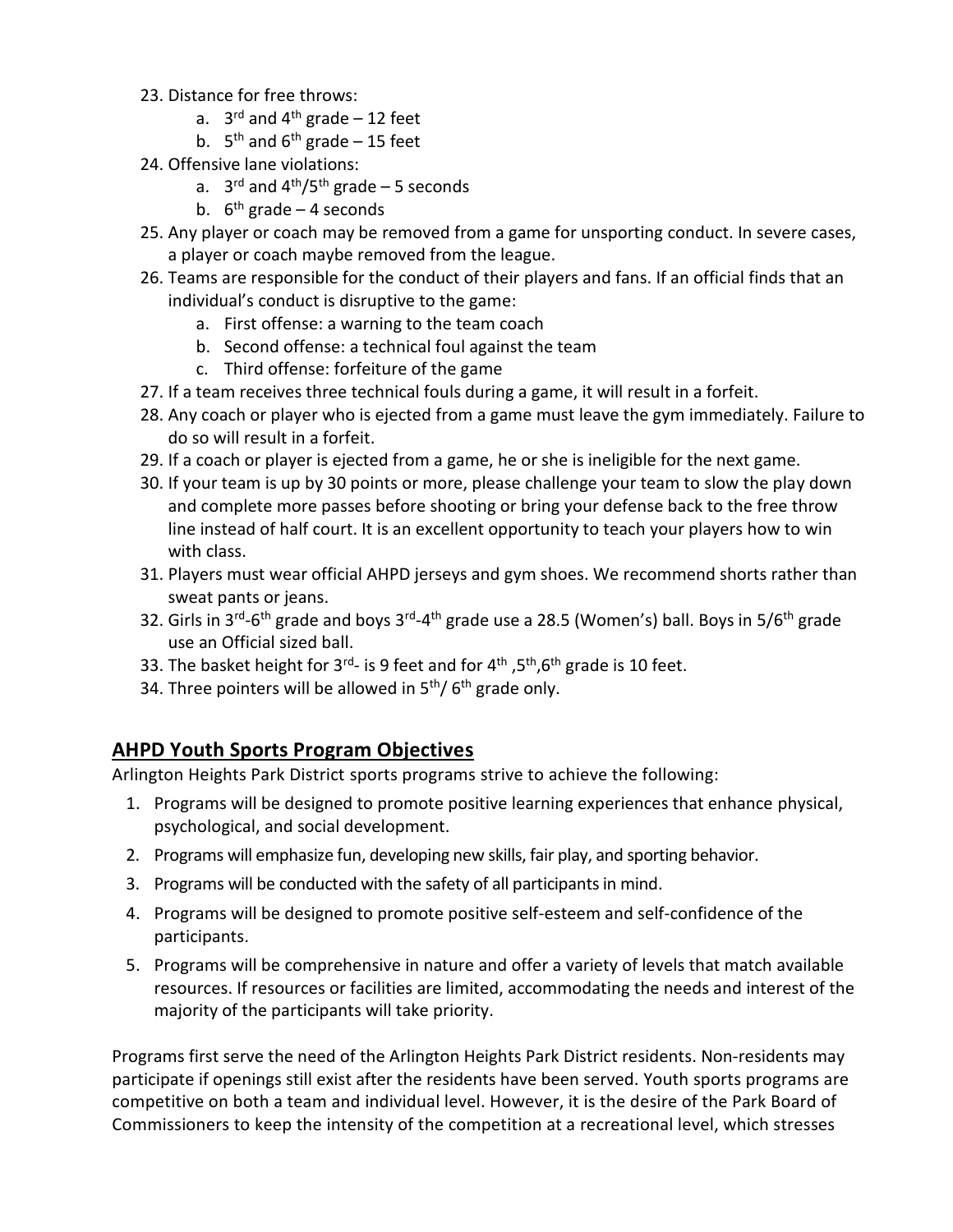fun, learning, and the concept that everyone plays.

# **Code of Ethics for Coaches**:

- I will place the emotional and physical well-being of the players ahead of a personal desire to win.
- I will treat each player as an individual, remembering the large range of emotional and physical development for the same age group.
- I will do my best to provide a safe playing situation for all players.
- I will promise to review and practice the basic first aid principles needed to treat player injuries.
- I will not allow a youth to play in a game, or continue to play in a game, if there is any doubt as to the seriousness of his/her injury.
- I will do my best to organize practices that are fun and challenging, providing growth opportunities in skills for all players.
- I will lead by example in demonstrating fair play and sporting behavior.
- I will be knowledgeable in the rules of basketball, and I will teach these rules to my players.
- I will use coaching techniques appropriate for the skills I am teaching and the level of development of each player.
- I will remember that I am a youth sports coach and that the game is for children and not adults.
- I will provide opportunities for all players to participate in both practice and game situations, allowing the players to apply new skills and demonstrate their abilities.

# **AHPD Youth Sports Philosophy**

The AHPD recognizes that competition in and of itself is a part of life and if placed in the proper perspective something that an individual learns from. Competition should encourage participants to strive to be the best they can be. The AHPD basketball program strongly supports the concept that competition must always be channeled into positive and educational experiences, never into degrading or harmful behavior patterns. Practice sessions should emphasize skills-building and be fun. In games, **winning and losing will be de-emphasized whenever possible**, with emphasis placed on participation, learning, and enjoyment. No one should ridicule or punish a player when correcting technique or behavior. We must remember that we are teaching skills, not recruiting or drafting players with superior skills.

In an effort to keep the recreational philosophy and to serve the greatest number of residents, athletic programs will be designed to encourage participation for the beginner and mid-level athlete. Although the AHPD may offer traveling programs in certain sports in which the competition intensity increases, the overall focus should still remain on fun and learning. For certain participants, their skill level and competitive needs may exceed the capabilities of the AHPD program or resources and they may need to seek outside or private clubs and organizations.

# **Guidelines for Coaching**

Ages 5 to 12 years are ideal for learning basketball skills. During those years, children are energetic and enthusiastic. Coaches should channel this energy into positive development at a pace and level that is physically and emotionally appropriate to players' ages.

• Hold a parent orientation before the season starts. Explain the league rules, team goals, and your coaching philosophy. Set a time parents may contact you with questions or concerns